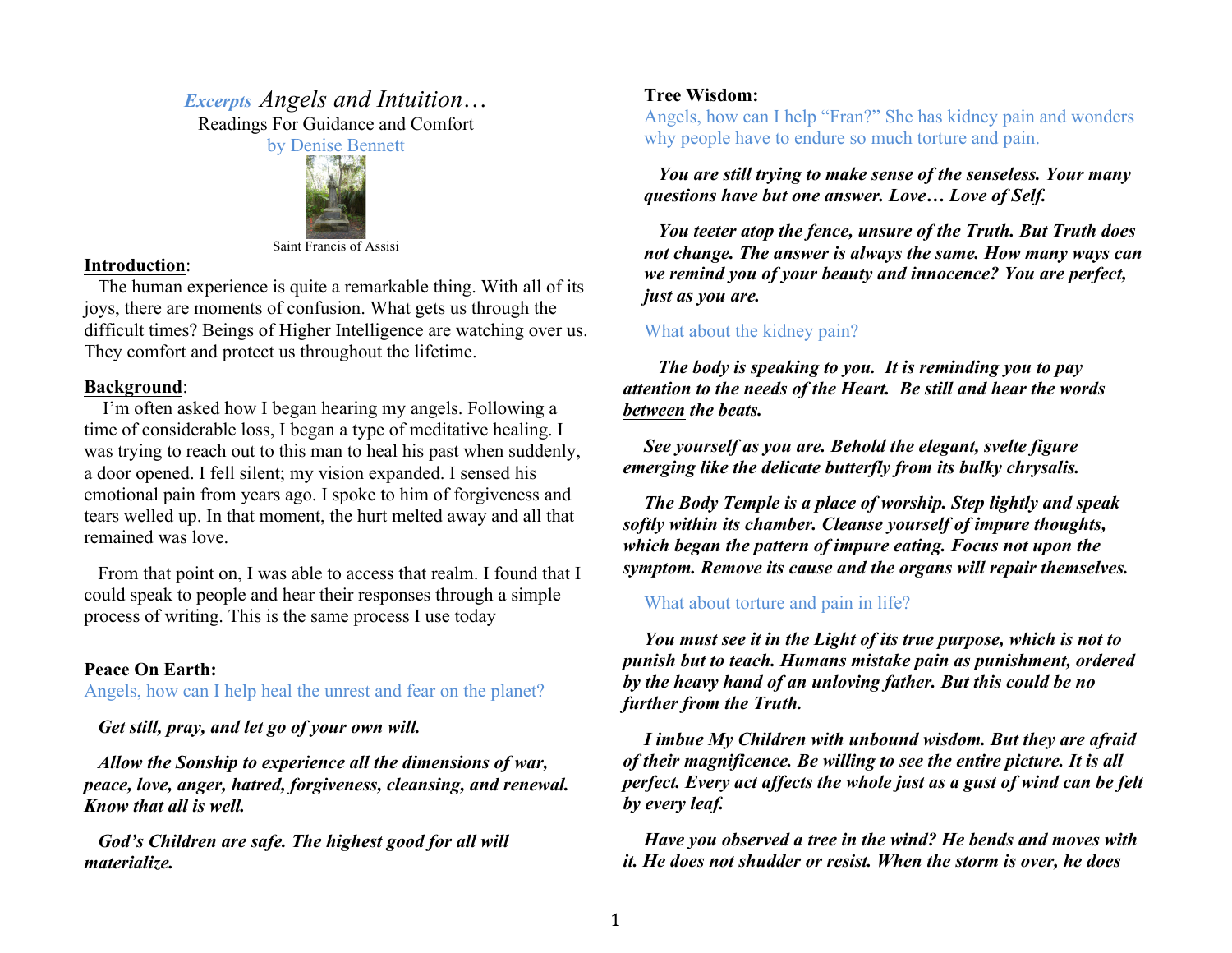*not ask why or devise ways of escaping the next storm. He does not fault the wind or blame himself for the broken limb.* 

*The tree is wise and can teach you much. Do as he does… grow joyfully and reach for the sun.* 

#### **Butterfly Transition:**

I was driving to Mount Shasta when a large black butterfly hit my windshield. I held her – she was with me for 4 hours.

Angels, what is the significance of the butterfly dying so slowly?.. Is she still here?

 *Do you believe a person who cannot move or speak is gone?*

No.

 *So this creature is no different. She knows how hard you tried to help her heal. That is why she's still with you. Tell her she is free, whenever she's ready.*

#### Why did she hit the windshield?

 *She wanted to work with you. She had a will of iron and demonstrated that to you. She's quite a teacher.*

#### She's still here… I thought she died, several times.

 *Bless her and allow her to explore an extended death process.*

## **Respect For Pets:** Angels, can we help "Sherry's" dog? She isn't eating.

 *Ginger is a special Soul with a delicate body and a sensitive nature. No one has taken the time to ask her what she thinks or how she feels. Procedures are commonplace with no regard to her opinion.* 

 *This is her form, her body… her life. Can you see how this important component is missing and that it causes her great worry and aggravation?*

 *This is the basis for all problems. She needs to be heard.*

## Should I work with her past mistreatment issues?

 *Of course. Teach her humans to do this also. We suggest a gradual shift away from the packages, cans and other containers, pills, liquids, and sprays of all kinds.* 

 *This animal needs sunshine. Put her in a more natural environment and allow her to run. She is not a china figurine. Allow her the joy and exuberance of a dog's life. Let her explore.* 

 *Your fear and worry is carried on the tiny shoulders of this animal. She is a reflection of you. Stop trying to protect her from every danger. Allow life's unpredictable elements.*

 *Do you believe in miracles? The body is capable of restoring complete health at any time. Reassure Ginger that she is perfect… and believe it. Or accept her as she is, and give thanks for her years of service to you. She is a gift.*

#### **One Son:**

There are many layers to this amazing reading...

Angels, can you tell me why I thought it was "Jillian's" father when it was actually her grandfather you were referring to?

 *The parent, the teacher, the child… the one who asks and answers the question… are all the same being.* 

 *This concept is difficult for humans so we break things down and categorize to help with comprehension. But truly, you are trying to define what cannot be defined.*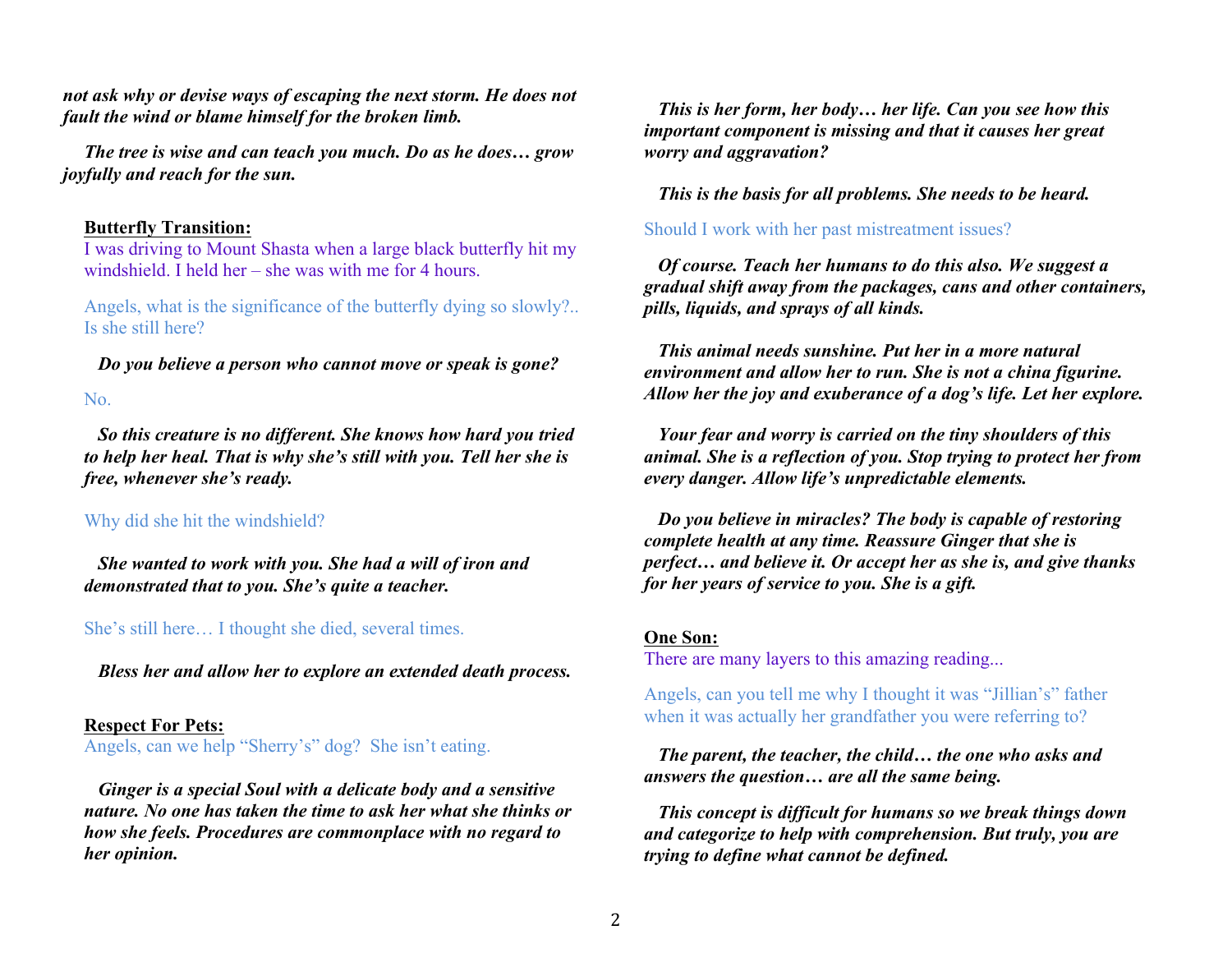*There is only one of you… One Son of God. The fragmented pieces do not constitute a million children as you have convinced yourselves.*

#### We sure look separate.

 *Yes, the illusion is quite believable. But hold firm to Truth… help heal the Sonship, to reunite the Son with the Father.*

#### **Hummingbird:**

This touched me deeply... I saw a hummingbird on the sidewalk. I picked him up and then put him on a tree branch. When I came back, he was on the ground. A crow had attacked him.

Angels, could I have saved it by taking it to a bird sanctuary instead of putting it in a tree?

 *The animal came to you for a moment of connection. It was not seeking longevity or repair. No matter the appearance, this creature was preparing to exit the current life and body. There was no mistake. The crow waited until your moment of connection was over.*

 *You are among a small group of stewards… ambassadors whose purpose and desire is to help heal the rift, which tore apart and destroyed the oneness of the Animal Kingdom. All are anxiously awaiting the return of Oneness and community.* 

 *But just as many humans are nervous and doubtful, so are many members of Animal Kind. Those who've stepped forward and greeted you are leading the way for others, just as you are for Human Kind.* 

## **Spiritual Leaders:**

Angels, why are nearly all of our spiritual leaders men?

 *Because your society values men. You see them as special, powerful, worth looking up to.*

# Were women ever leaders?

 *Of course. Women ruled the world, you know. And then the balance of power shifted. That is the nature of the physical world. One side must be dormant while the other is active.*

# Was our world more harmonious before men took power?

 *In some ways, yes. But humans are still full of rage and passion. They have never been truly peaceful. We have left human form and with that comes true peace.*

# **My Friend's Passing:**

Angels, "Bill" got better and then the cancer came back.

 *You cannot know all that goes on in another's thoughts. Did he fail or succeed?... What does each look like?* 

 *Humans explore and venture out, then retreat. Bless this Soul. Tell him he is free to choose, knowing you support his decision.*

## **Misunderstanding Jesus:**

Jeshua, I'm reading an accounting of your time on earth. Did you say that a man cannot have wealth and still be holy?

 *This event has been told and retold, and misunderstood. You must remember that it was a very different time. Men ruled and attacked… fought for land, riches, and women. There was much violence and sin among men. I spoke on their level. I spoke to them using language they could understand.* 

 *Though you do not see it, you are living in a much quieter, much more peaceful time, where most men are of high*